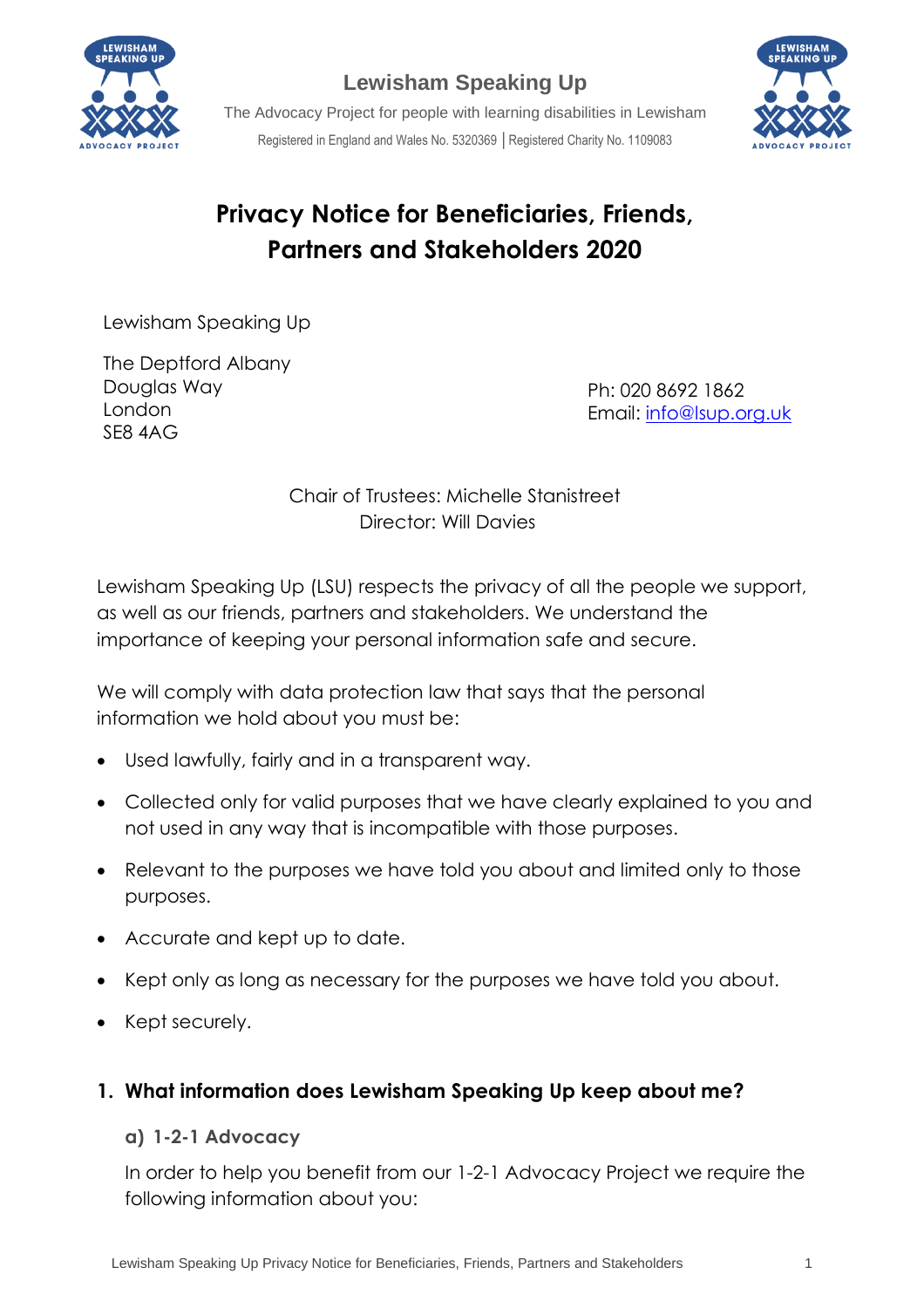- name
- address
- telephone number
- email address (if you have one)
- information about your learning disability and any other physical or medical needs you might have
- gender
- date of birth
- ethnic group
- reasons for why you need help from an advocate
- whether anything about you poses a risk to one of our paid staff volunteers or students.

In order to help you with your specific issue, we might need other information about you. We will only collect this if there is a clear reason for collecting it. Other information might include your:

- national insurance number
- bank account details (account number, branch details, bank transactions)
- entitlement to benefits
- home circumstances
- financial situation
- any support you get

For an Advocate to help you, they will need to keep records about how they are helping you. These records will be stored securely and will not be shared without your permission.

## **b) Self-Advocacy Projects (People's Parliament, Big Group, smaller selfadvocacy groups and training projects)**

If you want to attend one of our Self-Advocacy groups or events, we need to collect the following information about you:

- name
- address
- telephone number
- email address (if you have one)
- information about your learning disability and any other physical or medical needs you might have
- gender
- date of birth
- ethnic group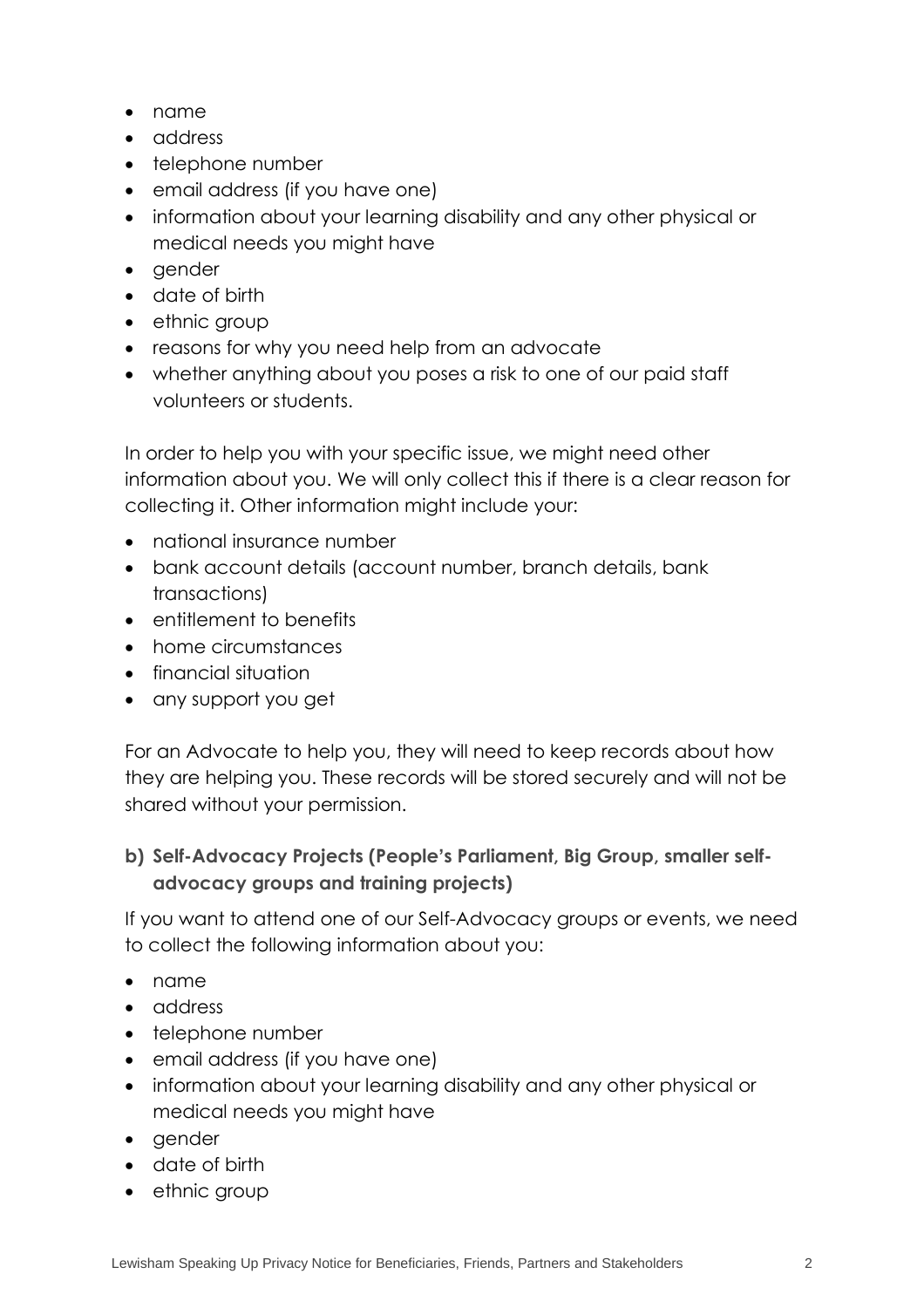We need to keep these details so we can let you know about our groups and events and make it possible for you to take part in our events.

## **c) Professionals, friends, partners, other organisations/agencies, stakeholders**

If you are helping someone who is getting support from us through 1-2-1 advocacy, we may store your name and contact details with the person's case notes. These will be stored securely on Charity Log and will not be shared without your knowledge and permission.

We will keep your information only to tell you about news or activities or to contact you about a person with a learning disability we are helping. We will keep the following details about you:

- name
- organisation or agency's name
- details about your role (job title/department)
- address
- email address
- telephone number

#### **d) Information we give to our funders**

We need to give other information to our funders called special categories of personal information. This is so they can continue to fund our projects. These categories are about ethnic origin, sexual orientation, health or religion or belief. We will not give your personal details to our funders.

This information is optional and you can decide if you want to give us such information. You will not be treated differently because of your decision.

#### **e) Other non-essential Information**

Some information we may ask for is not essential to the services we provide but will help us in accommodating you and your needs. You do not need to give us information if you do not want to. However, it may mean that the Charity is unable to make special arrangements for you, e.g. ensuring your dietary requirements are met.

Note: You can ask to see the information we keep about you at any time. We will remove your details if you tell us you do not want us to keep it in anymore.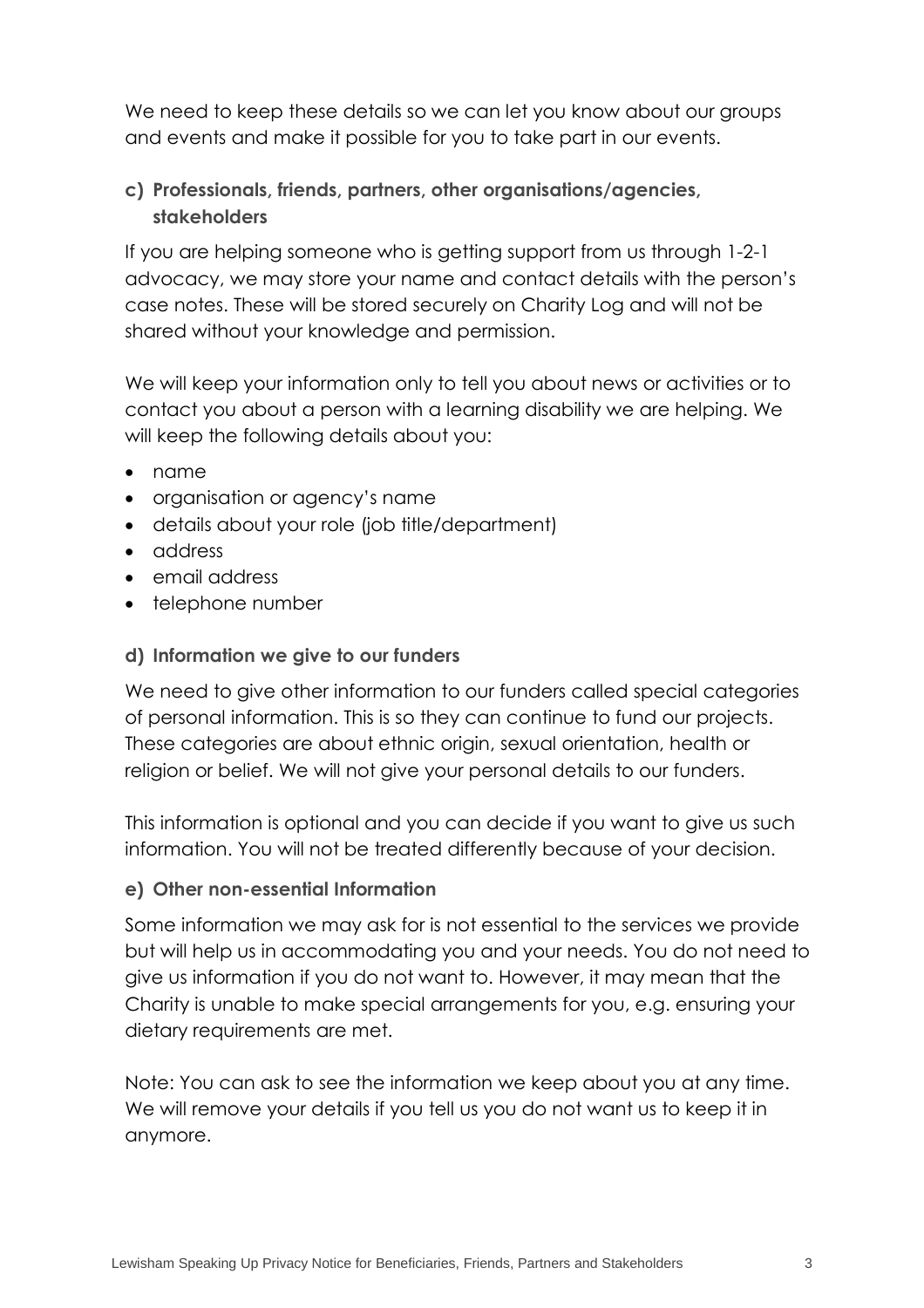## **2. How do you use my information to keep me up to date with Lewisham Speaking Up's news and activities?**

We will only use your data to give you news about Lewisham Speaking Up or to tell you about our groups and activities that we think you might want to attend. We might do this by post, email, or by using an external provider such as Mailchimp.

#### **3. How do we store personal data?**

We store personal data electronically and in paper form. Electronic records are all held in secure servers with strong password protection. Paper records are held securely in our office in locked cabinets.

- The primary electronic systems we use to process your personal information is called Charity Log.
- Emails, documents, spreadsheets, recording and images are held on local devices or cloud-based servers.

## **4. Who has access to my personal data?**

LSU staff, volunteers and students will be granted access to your personal information only where it is necessary for them to carry out their duties as employees, volunteers and students. This information is stored on a database system called Charity Log. All trustees, staff, volunteers and students are given training in data protection and are required to comply with our internal data protection policy.

## **5. Do you share my information with third parties?**

We do not sell or trade your information with any third parties. The only external provider we work with is Mailchimp. Mailchimp is only used to send you our email newsletter. You can view their privacy policy here: [\(https://mailchimp.com/legal/privacy/\)](https://mailchimp.com/legal/privacy/)

If you are a person with a learning disability, the only time we might share your information without getting your permission, is if we think:

- you or somebody else might be at risk of being harmed, or
- a crime is about to happen.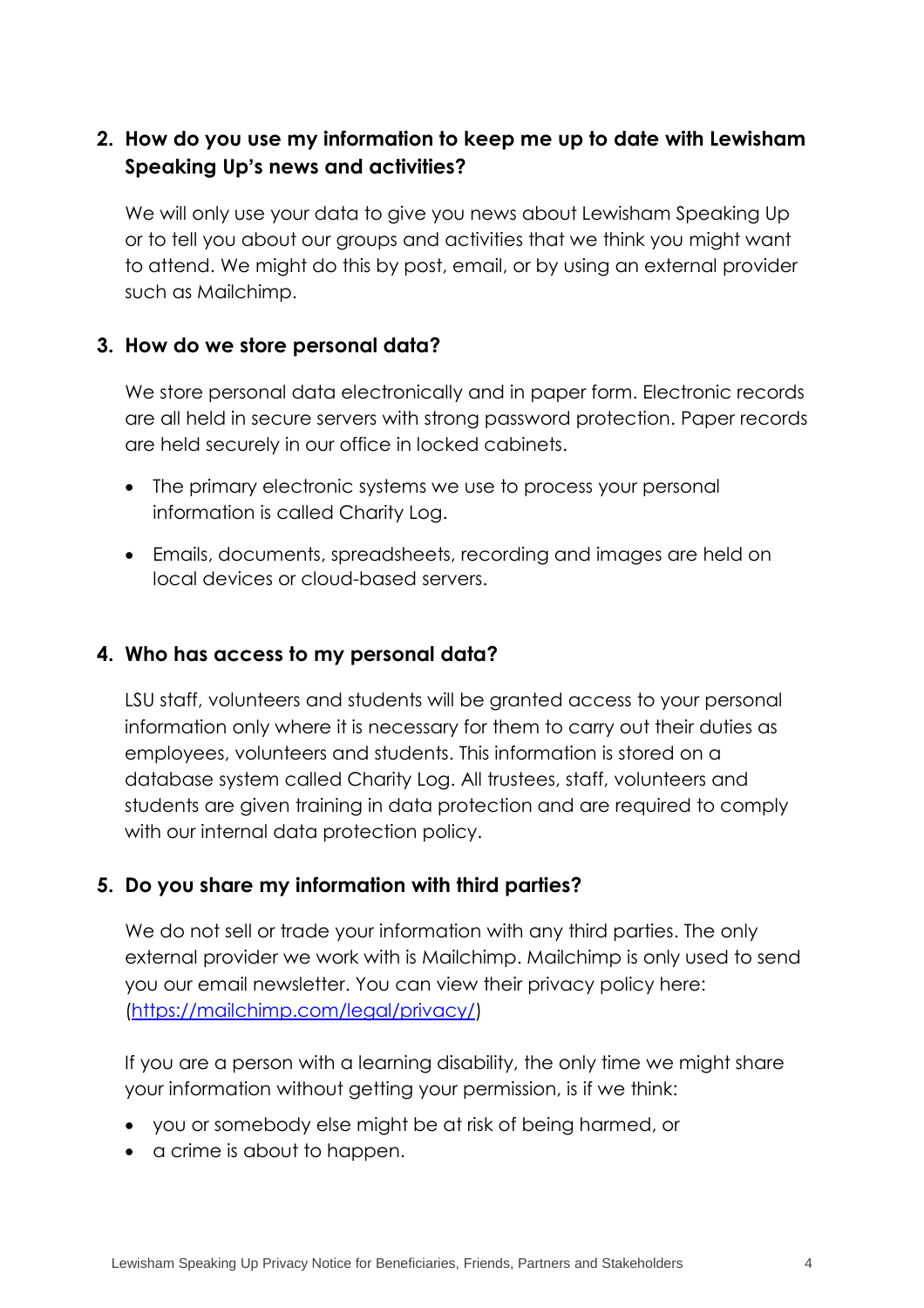We have a duty to tell a representative at Lewisham Social Care and Information Team. If we think a crime has happened or is about to happen, we may have to tell the Police. We will still tell you if we have to do this.

We will not disclose your personal information to any other third party unless we believe that disclosure is necessary to confirm to legal requirements, to protect our rights or to protect the safety of people using Lewisham Speaking Up services.

## **6. Photography and recordings**

LSU may use images and visual and audio recordings for administrative purposes such as minute-keeping at meetings; to promote our services e.g. on our website and social media platforms; recording groups and events e.g. the People's Parliament; and inform the public about specific issues directly impacting on our organisation.

No images or visual and audio recordings of our trustees, staff, beneficiaries, volunteers, students, friends and stakeholders will be taken or used without their consent. We will inform you about:

- the purpose for the use of the image or visual and audio recording.
- the platform it will be used on, e.g. our website

Where it is not possible to get your written consent, for example during government regulated lockdown periods, we will ask for your verbal consent, which will be noted and filed on the appropriate filing system.

Images and recordings will be transferred to our filing systems as soon as is practicable and kept securely. You have the right to request that images and recordings of yourself be deleted from our filing systems.

## **7. Social Media**

To promote our work and educate the public, we might at times ask beneficiaries to share their experiences on social media platforms like Facebook, Twitter, Instagram, or YouTube. They will never be asked to reveal or share their personal information. You do not have to give your consent.